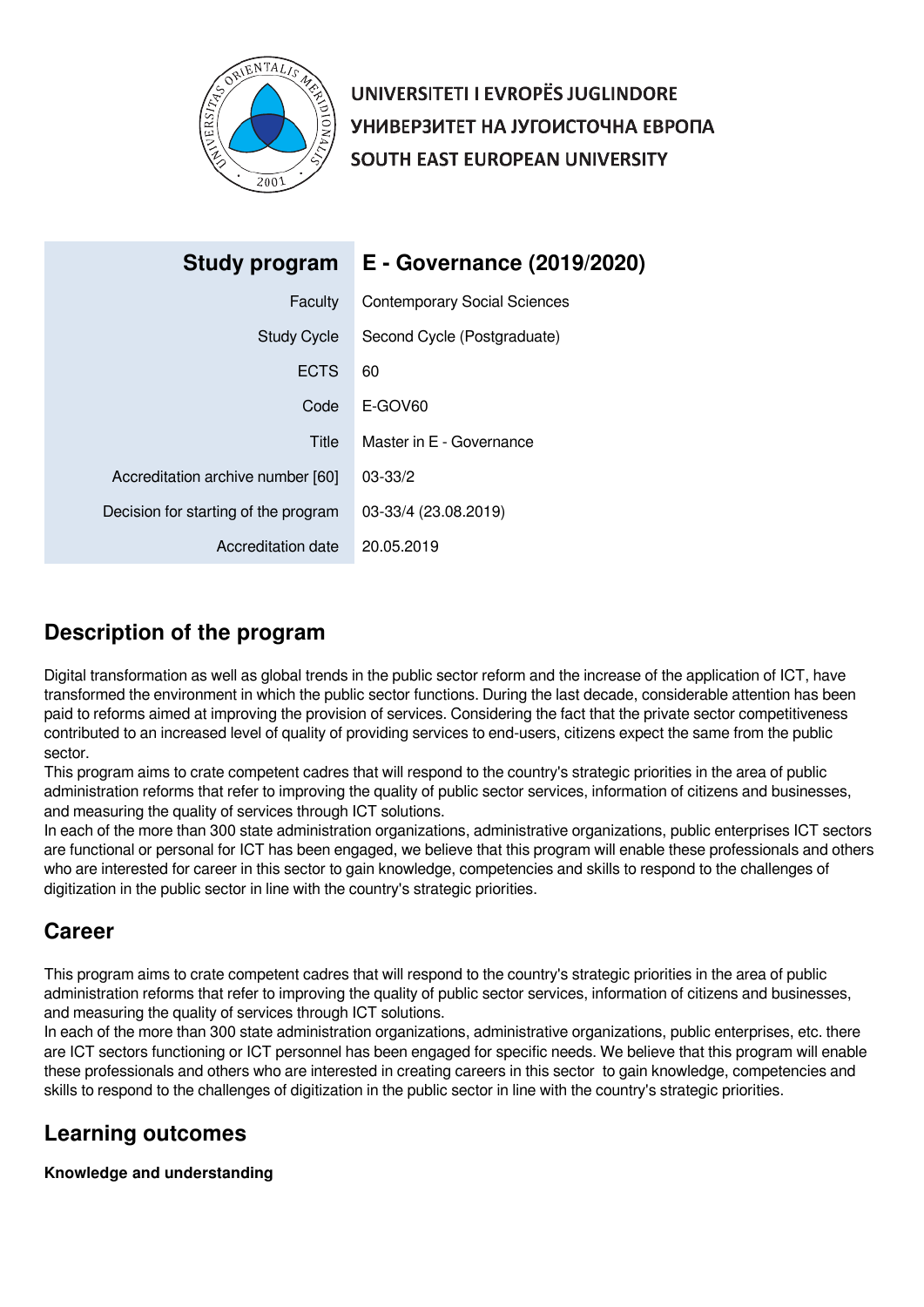- In-depth knowledge and understanding of theories and practices in the area of e-services and innovation, e-democracy, egovernance requirement engineering, business process management and improvement, security and privacy in e-Government, IT architecture and system integration and change management.

- Describes and identifies the basic concepts, principles related to e-governance, and innovation in public sector,, administrative and legal processes, public administration theories, such as those related to human and institutional behaviour, the process of public policies, the public sector economy, and the management of public and non-profit organizations.

- Understands the various systems of public administration - state administration, public management and the interaction of political institutions and processes, government and administrative policies.

- Knowledge and competencies to understand transformational e-government initiatives in different institutional environments.

- Can comprehend the business processes and the management of public administration; and are familiar with the information systems and software development.

## **Applying knowledge and understanding**

- Has the ability to apply the knowledge related to the complex work of the ICT based innovation in public administration. - Can demonstrate the ability to prepare administrative documents, assist in the planning and coordination of inter-

institutional work, archiving, (e-archive) registration of administrative items through the use of the information system.

- Analyze, design and manage transformational e-government initiatives in different institutional environments.

- Translate technical, institutional, organisational and user requirements into a robust e-government design.

- Lead change in public sector organisations and manage the implications of change.

- Apply and transfer e-government knowledge across public sector environments.

- Apply professional knowledge in fulfilling the work tasks in the institutions of the state and the public administration, in the private organizations and in the civil sector.

## **Making judgement**

- Has the ability to think critically and actively engage in development of new e-services in institutions at local and central level.

- Has the ability to build the capacity of the institutions on introducing the concept of e-governance

- Critically compares the capacity and ICT readiness in the society and the public administration and approaches to improve institutional capacity for ICT based innovation in the public sector.

- Has the capacity to enable integrated, efficient and modern operation of the state administration and to provide services that are fully tailored to the needs of citizens and businesses.

## **Communication skills**

- Is able to participate in debate providing a reasoned analysis of e-governance discourse.

- Has a coherent ability to write projects in professional and coherent manner.

- Shows the ability to communicate with others in a team spirit and through an inclusive approach.

- Communicates and collaborates effectively with a variety of internal stakeholders such as politicians and senior

management, and external stakeholders, such as citizens, businesses and non-governmental organisations.

## **Learning skills**

- Can define and determine the role of a knowledge-based society-empirical-based policy.

- Has the ability to take the initiative to identify the interests of groups and state institutions within the public administration.

- Has the skills to conduct lifelong learning and self -education in the field of e-governance.

- Has the ability to train citizens regarding e-governance and the need for ICT based innovation in the public sector.

# **List of courses**

## **Semester 1**

- [MCPA1010] [6.0 ECTS] **Research Methodology**
- [EGOV-102] [6.0 ECTS] **Public Administration and Public Sector**
- [EGOV-103] [6.0 ECTS] **E-Governance Technologies and Services**
- [6.0 ECTS] **Elective course**
- [6.0 ECTS] **Elective course**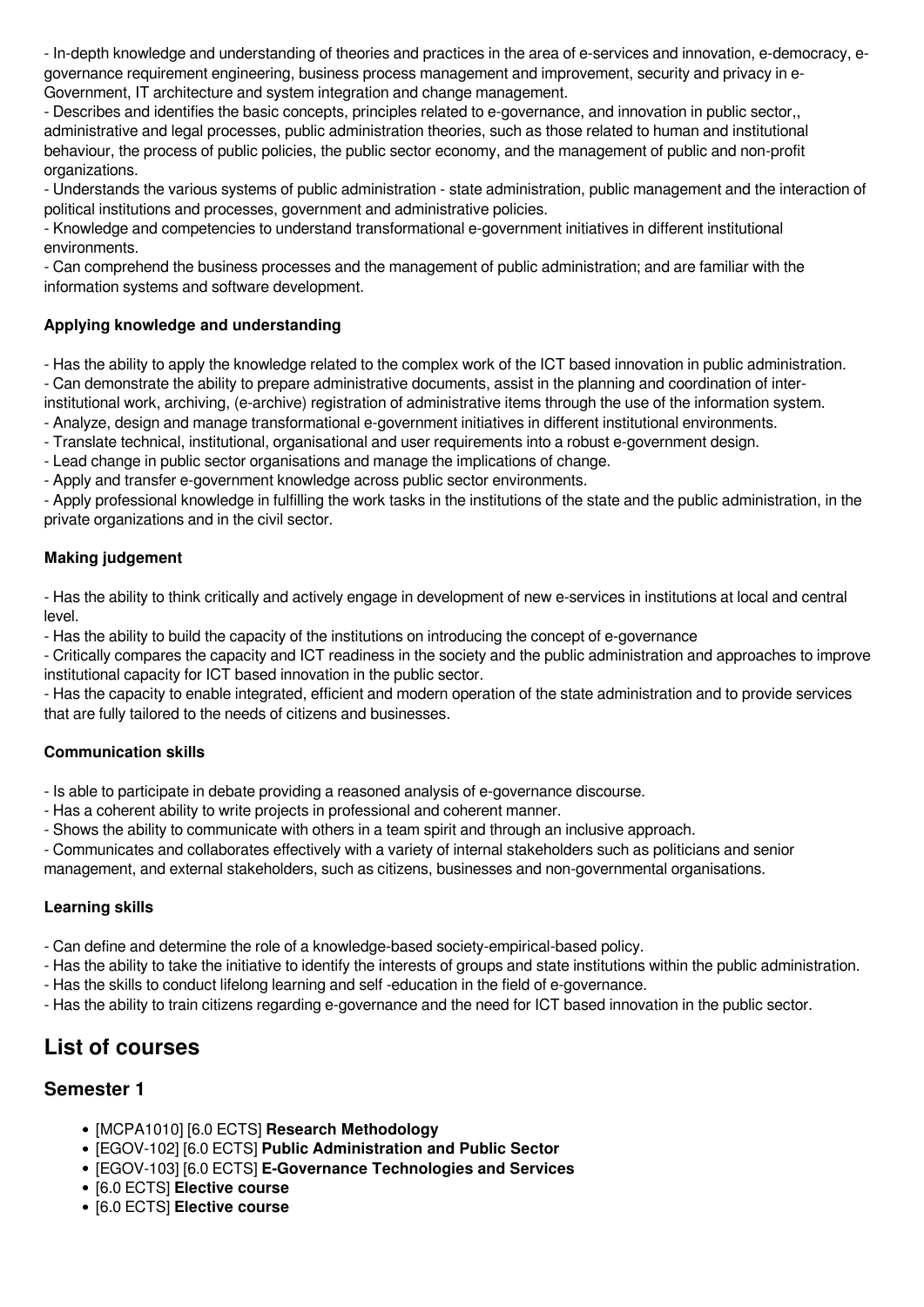## **Semester 2**

[EGOV-400] [30.0 ECTS] **Master Thesis**

# **Description of courses**

## **Core courses**

## **Research Methodology**

This course provides a comprehensive introduction to research methodologies, the basic research theories and protocols, and writing research proposals. Students in this course will learn about the cyclical nature of applied research and the iterative process of research writing. The course teaches students how to identify the subject of study, formulate questions, organize a literature review, and select appropriate research projects and methodologies. By the end of the course, students will complete a proposal that includes an introduction, a statement of the problem (the meaning of the study), literature review, methodology section, references, and schedule of the project.

## **Public Administration and Public Sector**

Public administration is a field of special interest in science. With access to public administration, students will gain insight into the basic concepts of public administration. A special emphasis will be placed on the assessment of public administration, as well as reforms in this area in our country. Students will have the opportunity to get acquainted with this field and to critically analyze the development and the phenomenon of public administration. Since this area is subject to constant change, special attention will be paid to new theories as well as to classical management theories in order to improve processes in public administration.

## **E-Governance Technologies and Services**

This course examines the use of various information technologies in management, in particular, in the public administration; The Internet and its implications in e-governance in general, as well as in public organizations and citizens. The course aims to provide a historical, technical and practical framework for students to better understand the opportunities, challenges and constraints associated with e-governance and the use of technology in public administration.

### **Master Thesis**

This module enables students to transfer their skills and knowledge to research and make more complex task of the master thesis. The module is designed to be fully practical and students to acquire the necessary knowledge and skills to approach writing the thesis. The module has unique return result-to enable students to write the master thesis with minimal difficulties, and with maximum efficiency. The course aims to improve research techniques and style of writing paper, taking account of the prevention of the use of illegal means, such as plagiarism and infringement of copyright, which are prohibited by the Statute of SEEU.

## **Elective courses**

#### **Legal Framework of e-Governance**

The purpose of this course is to introduce students with legal challenges related to e-governance. After completing the course students are expected to be able to: - deal with core issues related to the relationship between IT applications of the main legal principles: - understand the concepts of technology and their application in our modern lives through the so-called information society; - understand and compile national and international policies and initiatives for regulation of the information society; - understand the necessity of adopting new strategies and perspectives in order to approach the legal implications of governance; - conduct independent research in the field of information technology and law using appropriate research methods.

#### **Information Management in the Public Sector**

This course aims to familiarize participants with the important role of information management in modern organizations in general and especially government agencies. The emphasis is put on the practical application of computer and information technology to real world problems. The main objectives of the course are: -getting acquainted with the rules and organizational perspectives of information technology, as well as its relationship with strategic planning -acquire a basic understanding of emerging technologies, including digital government, cloud computing, open data, data analysis and service oriented architecture, and how they affect the operation and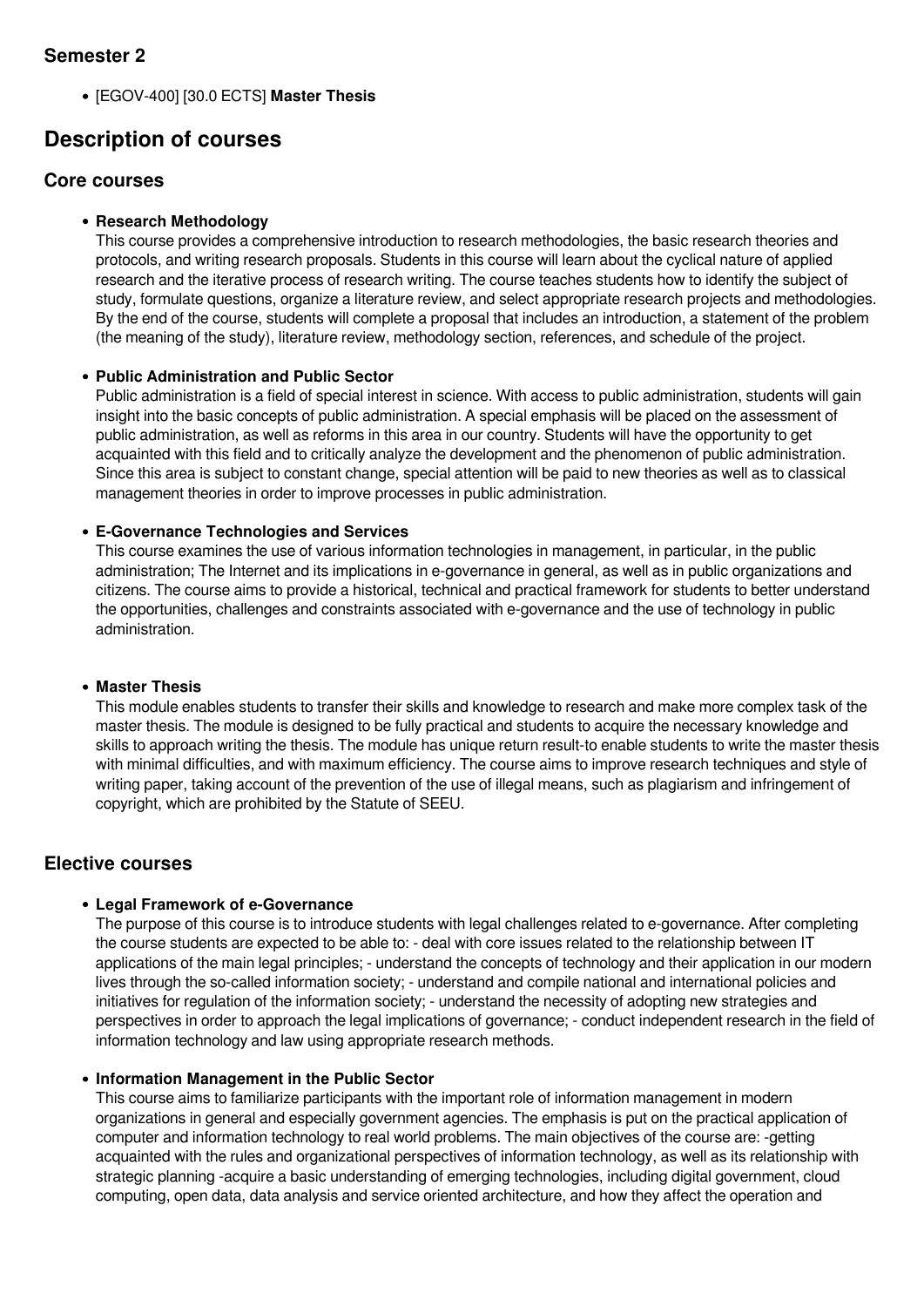structure of the government. -studying of the changing models of government services including concepts and practices of e-government. -aligning information systems with people and policies in line with the business objectives of government entities.

#### **Project Management**

Me përfundimin e suksesshëm të lëndës, studentët, do të jenë në gjendje: - Të planifikojnë aktivitetet e nevojshme për zbatimin e projektit, të identifikojnë ndërvarësitë e tyre, kohëzgjatjen, si dhe kostot e tyre; - Të përgatisin raportet e nevojshme dhe të kryejnë të gjitha komunikimet e nevojshme ndërmjet projektit dhe klientit, si dhe në mes të anëtarëve të ekipit dhe të aktorëve të tjerë; - Të strukturojnë projektin dhe aktivitetet e tij përbërëse; - Të përgatisin një Gantt-tabelë dhe një plan të rrjetit për projektin dhe të identifikojnë kohën më të shkurtër të nevojshme për të përfunduar projektin; - Të përdorin MS Project, si një mjet në procesin e planifikimit, zbatimit dhe rishikimit të projektit; - Të përcaktojnë projektin, të identifikojnë lëminë dhe objektivat e tij, si dhe të zhvillojnë specifikat e projektit; По успешното завршување на наставата, студентите треба да бидат способни: - Да ги планираат активностите неопходни за реализација на проектот, да ја идентификуваат нивната меѓузависност во поглед на времетраењето и трошоците. - Да ги подготвуваат потребните извештаи и да ја реализираат целокупната потребна комуникација меѓу проектот и клиентот, како и меѓу членовите на тимот и другите стејкхолдери. - Да го структурираат проектот со своите составни активности. On successful completion of the course, students will be able to: - plan the activities necessary to implement the project, identify their interdependencies, their duration and costs; - prepare the necessary reports and perform all the required communication between the project and the client, as well as among the team members and the other stakeholders. - structure the project to its constituent activities; prepare a Gantt-chart and a network plan for the project and identify the shortest time needed to complete the project; - use MS Project as a tool in the process of planning, implementation and review of the project; - define the project, identify its scope and objectives and develop project specification;

#### **Cyber Security Management**

This course will provide a basic introduction to all aspects of cyber-security including business, policy and procedures, communications security, network security, security management, legal issues, political issues, and technical issues. This serves as the introduction to the cyber security track in Contemporary Social Sciences department.

#### **Digital Transformations of Government**

This course will familiarize students with the concept and need for e-management as well as ways in which Internet technologies affect how people interact with the government, and how governments use and manage these technologies in order to improve security of information and services to the public.

#### **eGovernance and Democracy Instruments**

The course aims to address key democratic processes with particular emphasis on e-governance and its impact on the quality of democracy. The purpose of this course will be to present the latest tendencies or challenges in the field of good governance that significantly affects democracy and the use of democratic mechanisms. The course, in addition to the theoretical part of the development of democracy in the era of technology integration into good governance, will provide examples of practical implementation in the field of e-governance. Through this course, students will learn to critically analyze new trends in the field of good governance and the potential impacts of democratic systems, or the democratic capacity of the society.

#### **• Basics of Database Management**

• Introduction to databases and database management systems; • Familiarization with types of databases and their characteristics; • Getting acquainted with relational databases; • Introduction to database modeling, conceptual model, E-R diagram; • Introducing tools for working with databases, Microsoft Access; • Using Microsoft Access to create a database, create an interface, forms to work with data and reports; • Introduction to advanced database management systems;

#### **Enterprise Architecture Management**

After the completion of the course, students will: • Understand the basic elements of AN; • Critically compare contemporary trends to ANs; • Understand AN concepts and practices; • Articulate approaches through which corporate architecture supports the strategic goals of the organization; • Understand the Basics of Corporate Architecture development and maintenance; • Understand the importance of effective governance, successful development and enterprise endorsement.

#### **Open Data**

The purpose of this course is to provide students with the basics, goals, benefits, barriers and potential negative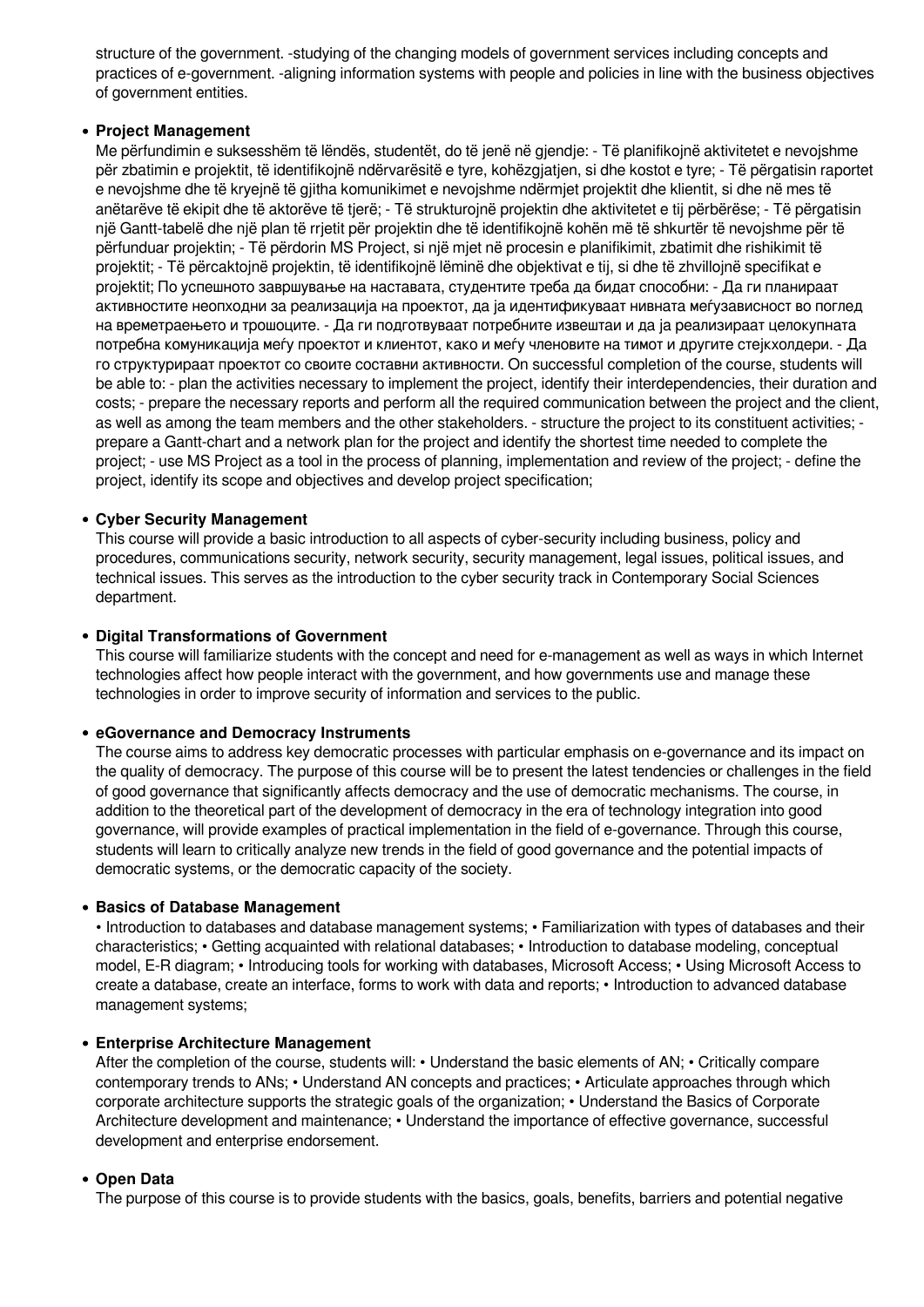effects of open data such as e-government data. The course focuses on the main principles of open data such as: the introduction of open data, the opening and use of open data, the technical and legal aspects of open data as a public value of open data. Course topics are applied in specific cases, which will be required to analyze and discuss with colleagues.

### **Law, Ethics and Communication**

The course provides a complete overview of current ethical issues when using information technologies (IT). It assesses a series of long and new issues that IT users face, ranging from freedom of speech, privacy, intellectual property, hacking and digital age to ethics in social networks and online communities. It examines the ethical dilemmas and ethical responsibilities of IT users, and promotes critical thinking and responsible use of IT.

## **IT Infrastructure and Security**

Aims of the course program: In this course, students will learn about the concepts and design of computer network infrastructure, data security, and their transmission. The purpose of this course is to enable students to understand the concepts, themes and techniques of computer network infrastructure design, data security, and broadcasting. Also, it will make them know how to solve problems at different levels.

## **Strategic Planning for Electronic Governance**

1) The basic elements of the e-Government strategy; 2) How to prepare and conduct a readiness assessment; 3) How to develop vision, goals and tasks of e-Government; 4) How to develop a portfolio of necessary intervention programs; 5) How to prioritize intervention programs; 6) How to track and evaluate progress.

## **Information Management and Digital Archiving**

The purpose of this course is to cover the management of the documentation and records of information in contemporary society as well as the different types of responsibilities of the institutions in relation to them. This will include the process of archiving, practices, its diversity, as well as ways of archiving and managing information.

#### **Innovation and Governance in Local Government**

Through this course students: •become familiar with the emergence, development and dissemination of new forms of governance in local self-government; • Develop new operational governance methods and procedures that can increase the capacity of society to deal with new and existing problems; •There are new ways to identify and engage stakeholders in order to better identify problems and provide support for finding effective solutions.

#### **E-Government, Public Sector Reform and Good Governance**

This course aims to critically review three key issues in terms of functional public sector administration, namely, how e-government contributes to the more efficient functioning of the administration. Consequently, how public sector reforms can affect overall management analyzed on the principles of transparency, accountability, professionalisation, coordination and policy development, quality service delivery, and public finance management. Good governance will be treated as a third issue directly related to the goal of achieving a functional administration.

#### **Emerging Trends in Information Systems**

The course of the emerging trends in information systems tends to prepare students to be leaders of technology by researching, analyzing and reporting on these trends and innovations that reshape business in the 21st century. This is an advanced course for information systems with case studies. The topics to be covered are mainly research oriented topics, selected chapters of books, scientific articles and /or case studies.

#### **Rhetoric**

During its long history of 2,500 years, rhetoric was used to indicate many different things; but rhetoric nowadays is considered as the art of persuasion through language. Rhetoric marks the way that an individual is linked to a particular theme or idea in order to convince the others. Rhetoric is characterized by several distinguishing features.

#### **Multilingualism and Multiculturalism**

The purpose of this subject will be multilingualism in multicultural societies as a social phenomenon. This phenomenon is massive in the world. During the lectures, more precise terms such as monoculturalism and multiculturalism will be considered. The term 'linguistic nationalism' has at least two forms of this nationalism, which collide with each other: for the leaders of the most powerful countries nationalism means expansion, and for minorities it takes the form of defiance and struggle for the affirmation of identity, despite such pressure. The emphasis during the program will be multiculturalism in education. In the schools curricula consists of contents from different cultures.